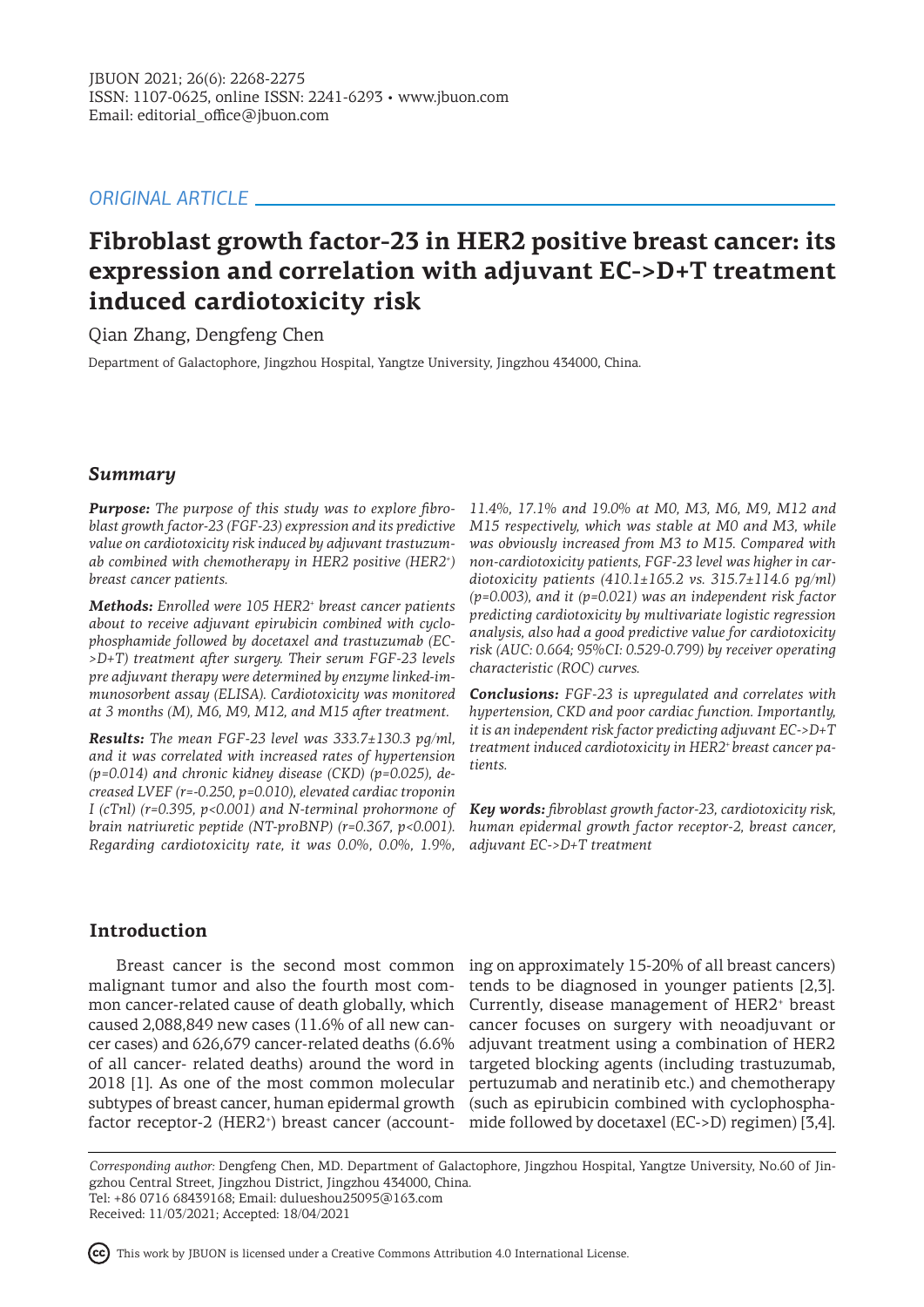Despite the improvements on survival obtained in these HER2<sup>+</sup> breast cancer patients, HER2 targeted blocking agents present obvious side effects of serious cardiotoxicity, which causes various cardiac adverse events (such as decreased ejection fraction, acute coronary artery syndrome, fatal arrhythmia and heart failure) [5]. Also, chemotherapy contributes to increased cardiotoxicity risk to some extent [6]. Thus, HER2 targeted blocking agents and chemotherapy induced cardiac adverse events have been issues of particular concern in HER2<sup>+</sup> breast cancer patients.

Fibroblast growth factor-23 (FGF-23), a kind of 251-amino-acid protein involved in calcium– phosphate homoeostasis, is primarily secreted by osteocytes, which is a major regulator of vitamin D and phosphate homeostasis [7]. A previous animal study revealed that the direct myocardial delivery of FGF-23 induces the myocyte hypertrophy and left ventricular hypertrophy (LVH) *in vivo* [8]. In addition, FGF-23 also has an obvious relationship with high risk of cardiac adverse events in patients with several diseases (including chronic kidney disease (CKD) [9], gestational diabetes [10] and non-occlusive mesenteric ischemia (NOMI) [11]). However, little was known about the role of FGF-23 in breast cancer patients with high cardiotoxicity risk, such as those who receive HER2 targeted blocking agents and chemotherapy with anthracycline drugs.

In our research center and even in China, epirubicin combined with cyclophosphamide followed by docetaxel and trastuzumab (EC->D+T) is the most common adjuvant therapy for HER2<sup>+</sup> breast cancer patients. Hence, this study aimed to explore the clinical implication of FGF-23 on cardiotoxicity risk in HER2<sup>+</sup> breast cancer patients receiving adjuvant EC->D+T treatment.

# **Methods**

### *Patients*

Between January 2016 and December 2018, 105 HER2<sup>+</sup> breast cancer patients about to receive adjuvant chemotherapy with EC->D+T regimen after surgery in our hospital were consecutively enrolled in this study. All patients met the following inclusion criteria: (i) histologically and clinically diagnosed breast cancer, with HER2<sup>+</sup> tumor status which was confirmed by immunohistochemistry 3+ staining or 2+ staining plus fluorescence *in situ* hybridization positivity; (ii) age ≥18 years; (iii) Eastern Cooperative Oncology Group performance status (ECOG PS) score of 0 or 1; (iv) suitable for adjuvant chemotherapy with EC->D+T regimen, which was demonstrated by adequate renal function (serum creatinine clearance >60 ml/min), hepatic function (bilirubin <upper normal limit (UNL), alkaline phosphatase <5 UNL, aminotransferases <2.5 UNL), hematology (hemoglobin >10 g/dl, absolute neutrophil count  $>1.5\times10^9$ /L, platelets  $>100\times10^9$ /L), and cardiac function (left ventricular ejection fraction (LVEF)  $\geq$ 55%); (v) wiling to comply with the scheduled follow-up. Patients with the following conditions were excluded: (i) contraindications to chemotherapy regimen; (ii) received neoadjuvant chemotherapy before surgery; (iii) serious cardiac illness, including history of congestive heart failure, acute myocardial infarction within 6 months, evidence of transmural infarction in echocardiography, evidence of high-risk uncontrolled arrhythmias, angina pectoris requiring antianginal medication, and clinically significant valvular heart disease; (iv) complicated with active infections, inflammatory diseases, or hematologic diseases; (v) history of cancers; (vi) pregnant women.

#### *Ethics approval*

The Ethics Committee of our hospital gave approval for conducting this study (12-69/603). All study procedure was fully conformed with the principles of the Declaration of Helsinki, and all patients signed the informed consents.

#### *Baseline data collection*

Demographics (age, body mass index (BMI), and smoke status), comorbidities (hypertension, hyperlipidemia, diabetes mellitus, hyperuricemia, and CKD) and ECOG PS of patients were documented after baseline screening. LVEF, cardiac troponin I (cTnI) and N-terminal prohormone of brain natriuretic peptide (NTproBNP) were recorded after baseline cardiac function assessment.

#### *Peripheral blood (PB) collection and determination*

PB of patients was sampled before initiation of adjuvant chemotherapy. After sampling, serum was separated from PB by centrifuging at  $2000 \times g$  for 15 min in a refrigerated centrifuge, then was stored at -70 ℃ until following determination. The serum FGF-23 level was determined by enzyme linked-immunosorbent assay (ELISA) with the use of Human FGF-23 ELISA Kit (R&D Systems, Minneapolis, Minnesota, USA). ELISA was carried out according to the manufacturer's instructions. Standard curve was constructed using standards in the kit, and the absorbance was read at 450 nm. The concentration for unknown samples was calculated from the standard curve.

#### *Adjuvant chemotherapy with EC->D+T regimen*

All patients received EC->D+T adjuvant chemotherapy regimen, which was administered as follows: epirubicin (E) 100 mg/m<sup>2</sup> intravenously (IV) and cyclo $phosphamide (C) 600 mg/m<sup>2</sup> IV (EC) on day 1 every 21$ days for 4 cycles followed by docetaxel (D) 100 mg/m<sup>2</sup> IV on day 1 every 21 days for 4 cycles. Trastuzumab (T) was weekly initiated concurrently with docetaxel, at first dose of 4 mg/kg IV and subsequent doses of 2 mg/kg IV. After completion of D treatment, trastuzumab was administered at dose of 6 mg/kg IV every 21 days to complete a year of T treatment.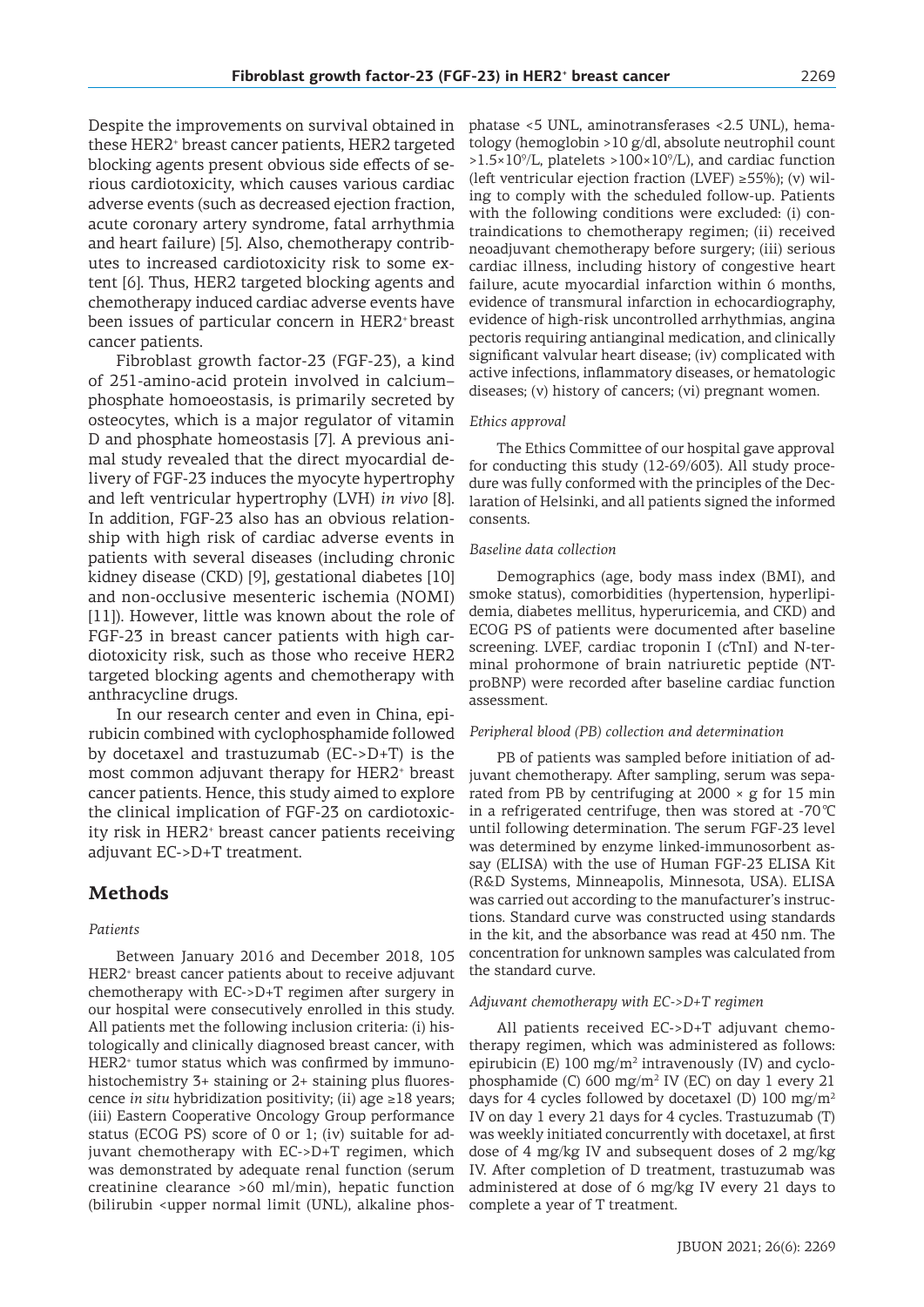### *Cardiotoxicity supervising*

LVEF of patients was evaluated by ultrasound cardiogram for monitoring cardiotoxicity, which was performed every 3 months (at 3 months (M3), 6 months (M6), 9 months (M9), 12 months (M12), and 15 months (M15)) after initiation of adjuvant chemotherapy, and absolute change value of LVEF at each assessment was calculated. Cardiotoxicity was defined as one of the following situations: (i) an absolute decline of LVEF (ΔLVEF) at least 10 percentage points from baseline to a value <53% identified by echocardiogram, (ii) heart failure, (iii) acute coronary artery syndrome, or (iv) fatal arrhythmia [12-14].

#### *Statistics*

Statistical data processing and analyses were completed using SPSS 22.0 statistical software (IBM, Chicago, Illinois, USA), and figures were drawn using GraphPad Prism 8.01 (GraphPad Software Inc., San Diego, California, USA). Data were shown as mean with standard deviation  $(M\pm SD)$  or number with percentage (No. (%). FGF-23 level distribution was displayed using histogram, and comparison of FGF-23 between different subjects was determined by Student's t-test. Correlation between FGF-23 and other variables was analyzed by Spearman's rank correlation test. Receiver-operating characteristic (ROC) curve and the area under the ROC curve (AUC) were used to evaluate the performance of variables in the prediction of cardiotoxicity. Univariate and multivariate logistic regression were performed to analyze the factors associated with cardiotoxicity, and the forward stepwise (conditional) method was used to screen the independent factors in the multivariate logistic regression analysis. P value less than 0.05 was considered as statistically significant.

### **Results**

### *Clinical characteristics*

In 105 HER2<sup>+</sup> breast cancer patients, the mean value of age and BMI was 51.8±7.1 years and  $22.0\pm2.3$  kg/m<sup>2</sup> respectively. Regarding comorbidities, there were 19 (18.1%), 13 (12.4%), 7 (6.7%), 16 (15.2%) and 8 (7.6%) patients with hypertension, hyperlipidemia, diabetes mellitus, hyperuricemia and CKD, respectively. Besides, 84 (80.0%) patients had ECOG 0 score, and 21 (20.0%) ECOG 1 score. Regarding cardiac function, the mean value of LVEF, cTnI and NT-proBNP was  $68.0\pm3.8\%$ ,  $41.2\pm33.8$  pg/ ml and 78.4±34.5 pg/ml, respectively. The detailed information about other clinical features are shown in Table 1.

#### *FGF-23 level and its correlation with clinical features*

FGF-23 expression was mainly distributed between 200 and 400 pg/ml (mean 333.7±130.3 pg/ ml) (Figure 1). In addition, FGF-23 high level was correlated with hypertension (p=0.014) and CKD (p=0.025), while there was no difference in the correlation of FGF-23 with smoke (p=0.288), hyperlipidemia (p=0.090), diabetes mellitus (p=0.435), hyperuricemia (p=0.735) and ECOG PS (p=0.916) (Table 2). Furthermore, FGF-23 level was positively correlated with cTnl (r=0.395, p<0.001) and NT-proBNP (r=0.367, p<0.001), while it was negatively correlated with LVEF (r=-0.250, p=0.010).

**Table 1.** Clinical patient features

| <b>Items</b>                  | HER2+ breast cancer patients<br>$(n=105)$ |
|-------------------------------|-------------------------------------------|
| Demographics                  |                                           |
| Age (years), $M\pm SD$        | $51.8 \pm 7.1$                            |
| BMI ( $kg/m^2$ ), M $\pm$ SD  | $22.0 \pm 2.3$                            |
| Smoker, n (%)                 | 18 (17.1)                                 |
| Comorbidities                 |                                           |
| Hypertension, $n$ $(\%)$      | 19(18.1)                                  |
| Hyperlipidemia, n (%)         | 13 (12.4)                                 |
| Diabetes mellitus, n (%)      | 7(6.7)                                    |
| Hyperuricemia, n (%)          | 16 (15.2)                                 |
| Chronic kidney disease, n (%) | 8(7.6)                                    |
| $ECOG PS, n (\%)$             |                                           |
| $\Omega$                      | 84 (80.0)                                 |
| 1                             | 21 (20.0)                                 |
| Cardiac function              |                                           |
| LVEF $(\%)$ , M $\pm$ SD      | $68.0 + 3.8$                              |
| cTnI ( $pg/ml$ ), $M±SD$      | $41.2 \pm 33.8$                           |
| $NT-proBNP$ (ng/ml), $M±SD$   | 78.4±34.5                                 |

HER2<sup>+</sup> : human epidermal receptor 2 positive; M±SD: mean ± standard deviation; BMI: body mass index; ECOG PS: Eastern Cooperative Oncology Group performance status; LVEF: left ventricular ejection fraction; cTnI: cardiac troponin I; NT-proBNP: N-terminal prohormone of brain natriuretic peptide.



Figure 1. FGF-23 distribution in HER2<sup>+</sup> breast cancer patients. FGF-23: fibroblast growth factor 23; HER2<sup>+</sup>: human epidermal receptor 2 positive; SD: standard deviation.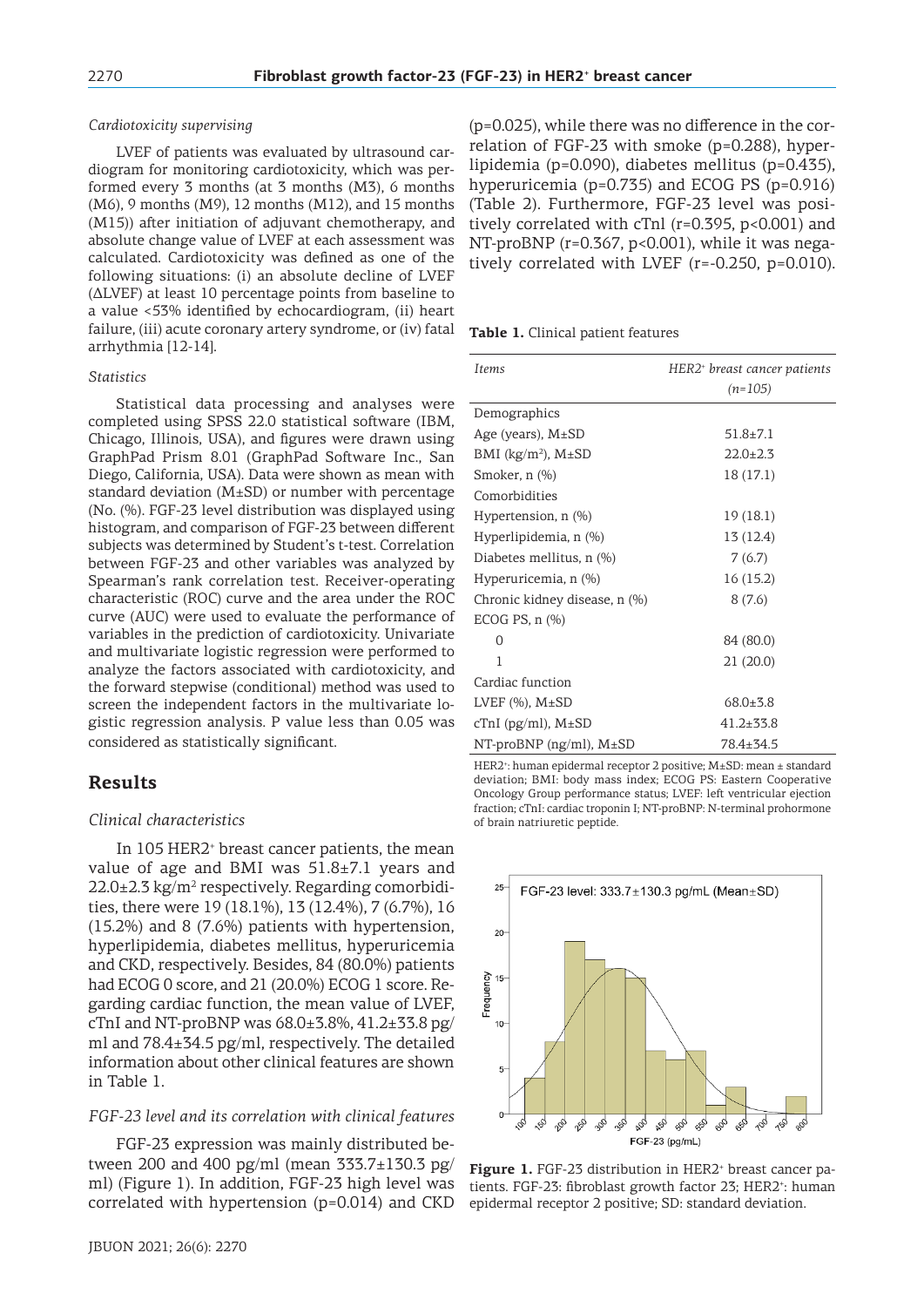### *Accumulating cardiotoxicity rate*

The accumulating cardiotoxicity rate was 0.0%, 0.0%, 1.9%, 11.4%, 17.1% and 19.0% at M0, M3, M6, M9, M12 and M15, respectively, and it was stable at M0 and M3, while it was obviously increased from M3 to M15 (Figure 2). Among the

| <b>Table 2.</b> Correlation of FGF-23 with categorical variables |  |  |  |
|------------------------------------------------------------------|--|--|--|
| of clinical feature                                              |  |  |  |

| <b>Items</b>           | FGF-23 (pg/mL), $M\pm SD$ | p value |
|------------------------|---------------------------|---------|
| Smoker                 |                           | 0.288   |
| Yes                    | $312.2 \pm 80.5$          |         |
| No                     | $338.1 \pm 138.4$         |         |
| Hypertension           |                           | 0.014   |
| Yes                    | 339.9±138.9               |         |
| No                     | 319.1±124.5               |         |
| Hyperlipidemia         |                           | 0.090   |
| Yes                    | $391.0 \pm 164.3$         |         |
| No                     | 325.6±123.8               |         |
| Diabetes mellitus      |                           | 0.435   |
| Yes                    | $371.1 \pm 118.8$         |         |
| No                     | 331.0±131.3               |         |
| Hyperuricemia          |                           | 0.735   |
| Yes                    | $323.5 \pm 110.5$         |         |
| No                     | 335.5±134.1               |         |
| Chronic kidney disease |                           | 0.025   |
| Yes                    | 432.3±130.9               |         |
| No                     | 325.6±127.6               |         |
| <b>ECOG PS</b>         |                           | 0.916   |
| 1                      | $336.4 \pm 147.8$         |         |
| 0                      | 333.0±126.6               |         |

FGF-23: fibroblast growth factor 23; M±SD: mean ± standard deviation; ECOG PS: Eastern Cooperative Oncology Group performance status.

**Table 3.** Correlation of FGF-23 with continuous variables of clinical feature

| <b>Items</b> | $FGF-23$ |         |
|--------------|----------|---------|
|              | r        | p value |
| Age          | 0.148    | 0.131   |
| BMI          | $-0.012$ | 0.902   |
| <b>LVEF</b>  | $-0.250$ | 0.010   |
| cTnI         | 0.395    | < 0.001 |
| NT-proBNP    | 0.367    | < 0.001 |

FGF-23: fibroblast growth factor 23; BMI: body mass index; LVEF: left ventricular ejection fraction; cTnI: cardiac troponin I; NT-proBNP: N-terminal prohormone of brain natriuretic peptide.

accumulating cardiotoxicity cases, there were 20 (19.0%) cases with accumulating  $\Delta$ LVEF≥10% & LVEF<53%, 0 (0.0%) case with accumulating heart failure, 2 (1.9%) cases with accumulating acute coronary syndrome and 0 (0.0%) case with accumulating life-threatening arrhythmias.

### *Comparison of FGF-23 level between non-cardiotoxicity and cardiotoxicity patients*

The mean value of FGF-23 level was 315.7±114.6 pg/ml in non-cardiotoxicity patients and  $410.1\pm165.2$  pg/ml in cardiotoxicity patients. Compared with non-cardiotoxicity patients, FGF-23 level was higher in cardiotoxicity patients (p=0.003) (Figure 3).

### *Factors associated with cardiotoxicity risk*

Univariate logistic regression analysis revealed that FGF-23 ( $p=0.007$ ), age ( $p=0.004$ ), hypertension (p=0.035), cTnI (p=0.021) and NT-proBNP (p=0.042) were associated with increased risk of cardiotox-



**Figure 2.** Accumulating cardiotoxicity rate in HER2<sup>+</sup> breast cancer patients. HER2<sup>+</sup>: human epidermal receptor 2 positive; M: month.



**Figure 3.** Comparison of FGF-23 level between non-cardiotoxicity and cardiotoxicity patients. FGF-23: fibroblast growth factor 23.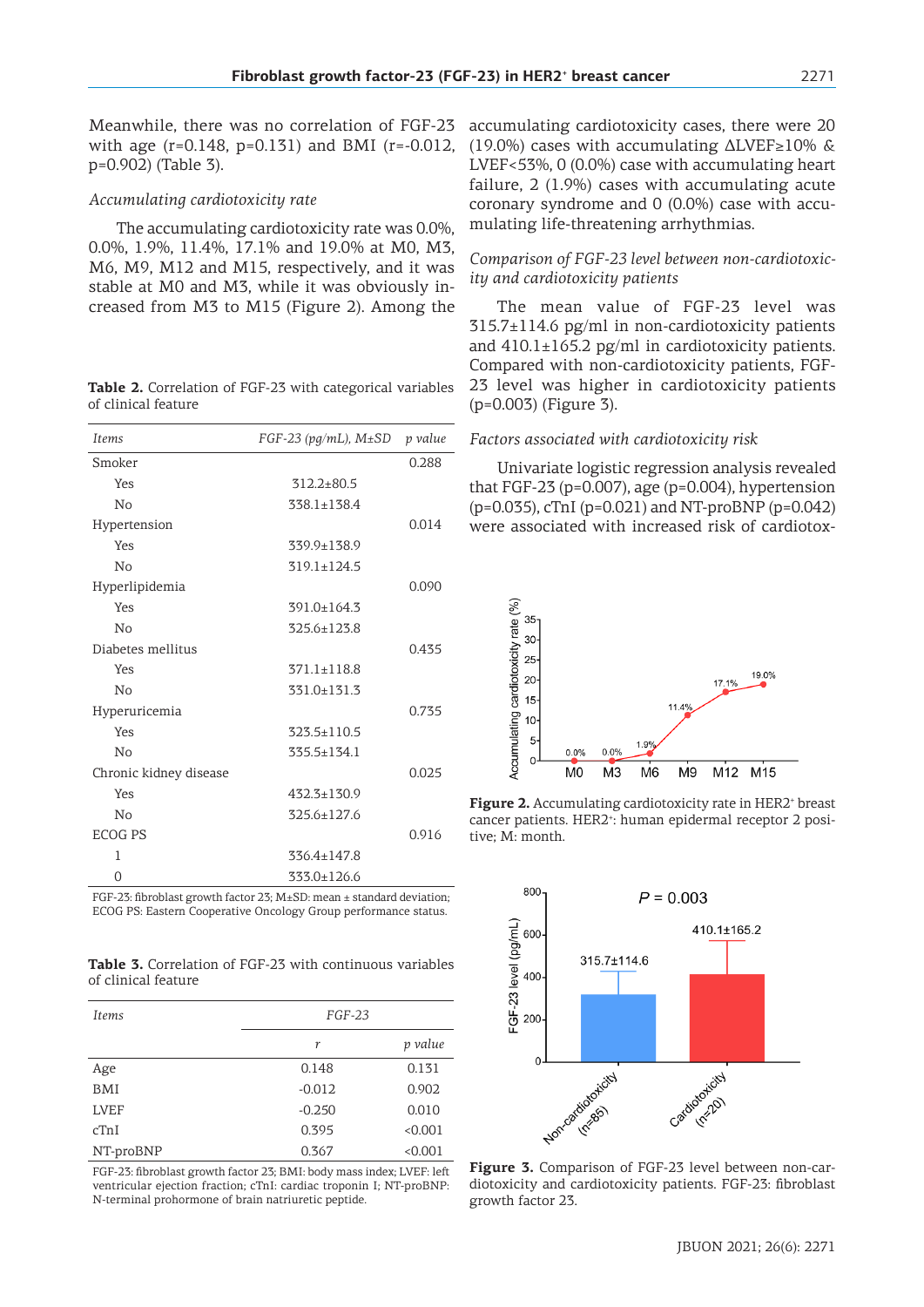icity, while LVEF (p=0.047) was correlated with reduced risk of cardiotoxicity. Subsequent multivariate logistic regression analysis displayed that FGF-23 (p=0.021) was an independent risk factor predicting cardiotoxicity, also, age (p=0.011) could independently predict increased risk of cardiotoxicity (Table 4). Furthermore, we performed ROC



**Figure 4.** The value of independent factors predicting cardiotoxicity risk assessed by ROC curves. FGF-23: fibroblast growth factor 23; AUC: area under curve; CI: confidence interval; ROC: Receiver operating characteristic.

curves to further monitor the value of independent factors for predicting cardiotoxicity risk, which disclosed that FGF-23 (AUC: 0.664; 95%CI: 0.529- 0.799) and age (AUC: 0.722; 95%CI: 0.627-0.816) could predict cardiotoxicity risk. Furthermore, the combination of FGF-23 and age had a good predictive value for cardiotoxicity risk (AUC: 0.768, 95%CI: 0.664-0.872) (Figure 4).

# **Discussion**

FGF-23, a bone-derived hormone, has been originally identified as a negative feedback on the stimulation of vitamin D and promotes phosphate excretion, which also is considered as having a key role involved in the cardiotoxicity pathology of various diseases [7]. For example, an interesting study displayed that FGF-23 contributed to the pathologic hypertrophy of isolated rat cardiomyocytes via FGF receptor-dependent activation of the calcineurin–nuclear factor of activated T cells (calcineurin-NFAT) signaling pathway *in vitro*, and then the injection of FGF-23 also induced the myocyte hypertrophy and left ventricular hypertrophy (LVH) *in vivo* [8]. Meanwhile, FGF-23 has been found to directly mediate the membrane abundance of the Na(+):Cl(-) co-transporter Na-Cl co-transporter

**Table 4.** Logistic regression analysis of factors associated with cardiotoxicity

| Logistic regression analysis                                     |          |       |       |         |           |        |        |
|------------------------------------------------------------------|----------|-------|-------|---------|-----------|--------|--------|
| Parameters                                                       | Beta     | S.E.  | Wald  | p value | <b>OR</b> | 95% CI |        |
|                                                                  |          |       |       |         |           | Lower  | Upper  |
| Univariate logistic regression                                   |          |       |       |         |           |        |        |
| <b>FGF-23</b>                                                    | 0.005    | 0.002 | 7.405 | 0.007   | 1.005     | 1.001  | 1.009  |
| Age                                                              | 0.117    | 0.041 | 8.179 | 0.004   | 1.124     | 1.037  | 1.218  |
| <b>BMI</b>                                                       | 0.147    | 0.105 | 1.946 | 0.163   | 1.158     | 0.942  | 1.423  |
| Smoker                                                           | 0.613    | 0.598 | 1.052 | 0.305   | 1.846     | 0.572  | 5.959  |
| Hypertension                                                     | 1.187    | 0.563 | 4.444 | 0.035   | 3.276     | 1.087  | 9.872  |
| Hyperlipidemia                                                   | 1.166    | 0.636 | 3.358 | 0.067   | 3.208     | 0.922  | 11.162 |
| Diabetes mellitus                                                | 1.274    | 0.809 | 2.478 | 0.115   | 3.574     | 0.732  | 17.447 |
| Hyperuricemia                                                    | 0.808    | 0.609 | 1.757 | 0.185   | 2.242     | 0.680  | 7.400  |
| Chromic kidney disease                                           | 1.038    | 0.778 | 1.782 | 0.182   | 2.824     | 0.615  | 12.962 |
| $ECOG PS=1$                                                      | 0.693    | 0.565 | 1.506 | 0.220   | 2.000     | 0.661  | 6.051  |
| <b>LVEF</b>                                                      | $-0.142$ | 0.071 | 3.957 | 0.047   | 0.868     | 0.755  | 0.998  |
| cTnI                                                             | 0.016    | 0.007 | 5.306 | 0.021   | 1.017     | 1.002  | 1.031  |
| NT-proBNP                                                        | 0.013    | 0.007 | 4.148 | 0.042   | 1.014     | 1.001  | 1.027  |
| Multivariate logistic regression (forward stepwise: conditional) |          |       |       |         |           |        |        |
| <b>FGF-23</b>                                                    | 0.005    | 0.002 | 5.331 | 0.021   | 1.005     | 1.001  | 1.009  |
| Age                                                              | 0.106    | 0.042 | 6.495 | 0.011   | 1.112     | 1.025  | 1.207  |

OR: odds ratio; CI: confidence interval; FGF-23: fibroblast growth factor 23; BMI: body mass index; ECOG PS: Eastern Cooperative Oncology Group performance status; LVEF: left ventricular ejection fraction; cTnI: cardiac troponin I; NT-proBNP: N-terminal prohormone of brain natriuretic peptide.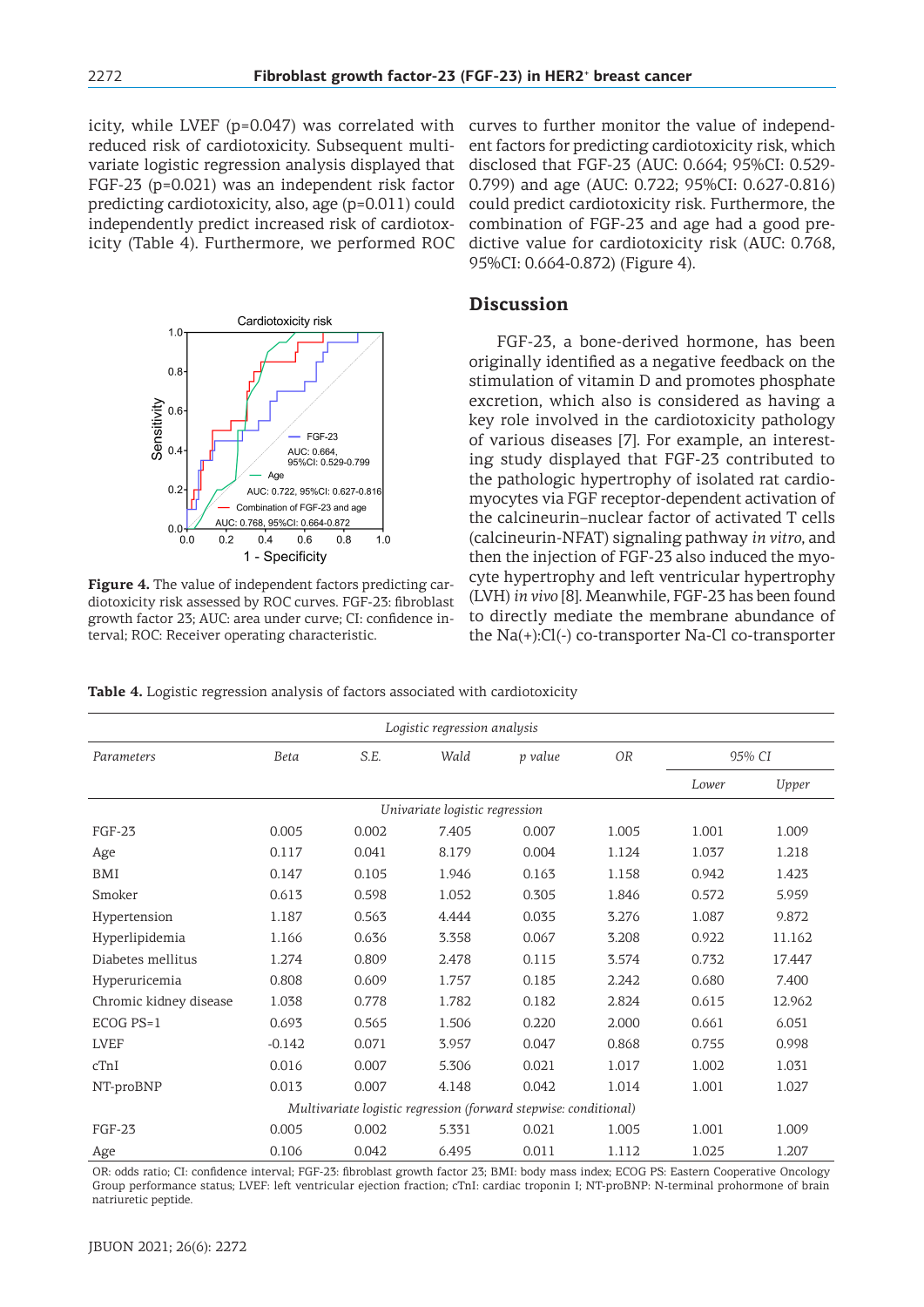(NCC) in distal renal tubules through a signaling mechanism involving the FGF receptor/αKlotho complex, extracellular signal-regulated kinase 1/2 (ERK1/2), serum/glucocorticoid-regulated kinase 1 (SGK1), and with-no lysine kinase-4 (WNK4), subsequently stimulating sodium re-absorption and volume expansion in CKD *in vivo* [15]. Taken together, these previous reports suggest the promotive influence of FGF-23 underlying cardiotoxicity pathology of various diseases *in vivo* and *in vitro*.

Apart from the potential mechanism of FGF-23 underlying cardiotoxicity pathology of various diseases, several studies have been carried out to investigate the clinical value of FGF-23, which displayed that FGF-23 is upregulated and related to several different forms of cardiovascular events in CKD patients [16], type 2 diabetes mellitus patients [17] and peritoneal dialysis patients [18], whereas few studies have been performed to explore the expression of FGF-23 and its correlation with cardiotoxicity risk induced by treatment in cancer patients, including HER2<sup>+</sup> breast cancer patients receiving adjuvant EC->D+T treatment. In the current study, we found that the mean FGF-23 level was 333.7±130.3 pg/ml in HER2<sup>+</sup> breast cancer patients, and it was correlated with hypertension, CKD, decreased LVEF, increased cTnl and higher NT-proB-NP. The possible explanations were as follows: (1) Regarding hypertension: FGF-23 might promote sodium reabsorption and volume expansion via NCC in the distal convoluted tubule, thereby increased high risk of hypertension in HER2<sup>+</sup> breast cancer patients [15]. (2) Regarding CKD, FGF-23 has been reported to be the first mineral metabolic marker changing in CKD, and its level increased as CKD progressed, hence, FGF-23 was related to CKD in HER2<sup>+</sup> breast cancer patients [19]. (3) Regarding LVEF, cTnl and NT-proBNP: FGF-23 might regulate several metabolism-related factors (including fibroblast growth factor receptors and phosphate induced vascular calcification) related to cardiotoxicity risk, thus, FGF-23 high level was correlated to decreased LVEF, increased cTnl and raised NTproBNP) in HER2<sup>+</sup> breast cancer patients [16,20,21].

Several studies clarify that both HER2 targeted blocking agents and chemotherapy have obviously improved survival in HER2<sup>+</sup> breast cancer patients, while their cardiotoxic side effects risk also cannot be ignored [12,22]. A recent study reveals that trastuzumab plus chemotherapy increases the risk of congestive heart failure and decreases LVEF (11.2% *vs.* 5.6%) compared to chemotherapy alone [6]. Meanwhile, another previous study discloses that the combination of chemotherapy and trastuzumab treatment causes a 2-fold increased risk of late heart failure compared with chemotherapy

alone in breast cancer patients (3.3% *vs.* 1.3%) [5]. In this study, we discovered the accumulation cardiotoxicity rate was 19.0% in HER2<sup>+</sup> breast cancer patients receiving adjuvant EC->D+T treatment. This finding was similar with previous data [23]. From accumulating evidence, elevated FGF-23 levels have been reported to be related to several different forms of cardiovascular events in patients with various diseases. For instance, a recent study illustrates that elevated FGF23 is correlated with greater left ventricular mass and greater prevalence of LVH in CKD patients [16]. Meanwhile, a previous study enrolled 282 patients with type 2 diabetes mellitus but without significant kidney disease, which showed that high FGF-23 level was related to increased risk of coronary artery calcified atherosclerotic plaque [17]. Another study displayed a correlation of FGF-23 high level with higher carotid artery intima-media thickness (another marker of subclinical atherosclerosis) in peritoneal dialysis patients [18]. However, little was known about the influence of FGF-23 on cancerrelated cardiotoxicity and treatment-induced cardiotoxicity. In our study, we found that FGF-23 level was higher in cardiotoxicity patients compared with non-cardiotoxicity patients, and it was an independent risk factor predicting adjuvant EC->D+T treatment-induced cardiotoxicity in HER2<sup>+</sup> breast cancer patients. The plausible explanations were that: (1) FGF-23 could regulate several pathways (such as calcineurin-NFAT signaling pathway) to stimulate the myocyte hypertrophy and left ventricular hypertrophy (LVH), eventually increased cardiotoxicity risk in HER2<sup>+</sup> breast cancer patients [8]. (2) FGF-23 might non-selectively activate fibroblast growth factor receptors implicated in the development of cardiac hypertrophy and atherosclerosis, thereby increased cardiotoxicity risk in HER2<sup>+</sup> breast cancer patients [16,20]. (3) FGF-23 activated phosphate-induced vascular calcification to promote aortic cells to differentiate into osteoblastic cells, thereby enhanced vascular calcification and increased cardiotoxicity risk in HER2<sup>+</sup> breast cancer patients [21]. (4) FGF-23 might be associated with high risk of hypertension through stimulated sodium reabsorption and volume expansion, which was related to atherosclerosis and vascular dysfunction, thereby increased cardiotoxicity risk in HER2<sup>+</sup> breast cancer patients [7,15]. (5) As the above mentioned, FGF-23 could regulate multiple ways to promote heart injury, and its high level was related to high risk of cardiotoxicity in breast cancer patients. In this situation, further receiving adjuvant EC->D+T treatment might decrease the drug tolerance in those HER2<sup>+</sup> breast cancer patients, thereby increasing their cardiotoxicity risk.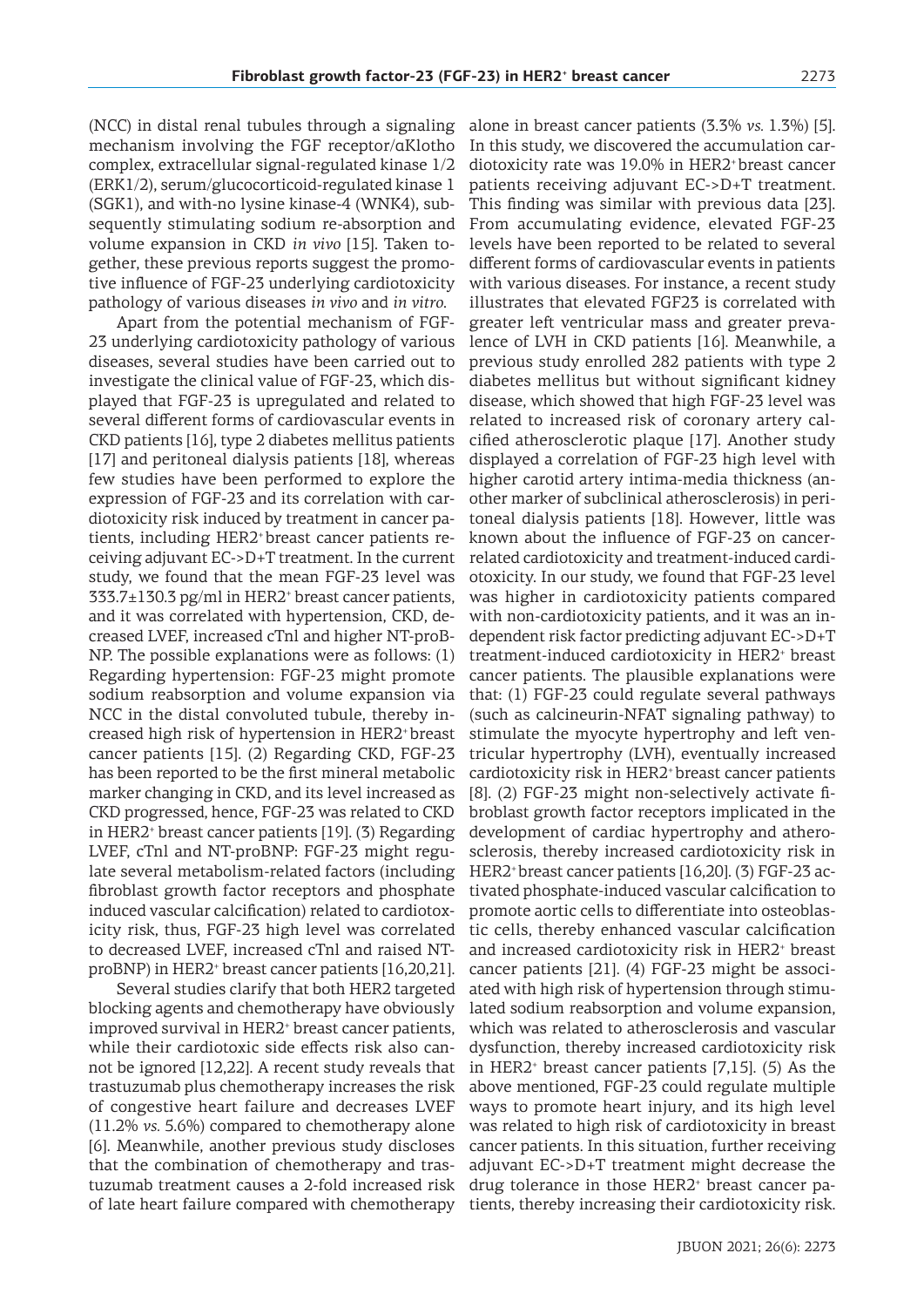Therefore, FGF-23 was correlated with increased cardiotoxicity risk induced by adjuvant EC->D+T treatment in HER2<sup>+</sup> breast cancer patients.

Our study has several limitations. One major limitation was the relatively small sample size which might lead to poor statistical significance. This problem might be due to that the overall economic income of the patient areas covered by our hospital was relatively low, which affected patients to continually receive trastuzumab treatment. Thus, further multicenter studies enrolling more HER2<sup>+</sup> breast cancer patients receiving adjuvant EC->D+T treatment are urgently needed. The second main limitation was that continual monitor of FGF-23 level might better promote the management of ad-

juvant EC->D+T treatment-induced cardiotoxicity in HER2<sup>+</sup> breast cancer patients, which it was not explored in this study. Thus, further relevant studies are needed.

To sum up, FGF-23 is upregulated and correlates with hypertension, CKD and poor cardiac function, and more importantly, it is an independent risk factor predicting adjuvant EC->D+T treatment-induced cardiotoxicity in HER2<sup>+</sup> breast cancer patients.

# **Conflict of interests**

The authors declare no conflict of interests.

# **References**

- statistics 2018: GLOBOCAN estimates of incidence and mortality worldwide for 36 cancers in 185 countries. CA Cancer J Clin 2018;68:394-424.
- 2. Howlader N, Altekruse SF, Li CI et al. US incidence of breast cancer subtypes defined by joint hormone receptor and HER2 status. J Natl Cancer Inst 2014;106.
- 3. Wu VS, Kanaya N, Lo C et al. From bench to bedside: What do we know about hormone receptor-positive and human epidermal growth factor receptor 2-positive breast cancer? J Steroid Biochem Mol Biol 2015;153:45- 53.
- 4. Giordano SH, Temin S, Kirshner JJ et al. Systemic therapy for patients with advanced human epidermal growth factor receptor 2-positive breast cancer: American Society of Clinical Oncology clinical practice guideline. J Clin Oncol 2014;32:2078-99.
- 5. Banke A, Fosbol EL, Ewertz M et al. Long-Term Risk of Heart Failure in Breast Cancer Patients After Adjuvant Chemotherapy With or Without Trastuzumab. JACC Heart Fail 2019;7:217-24.
- 6. Moja L, Tagliabue L, Balduzzi S et al. Trastuzumab containing regimens for early breast cancer. Cochrane Database Syst Rev 2012CD006243.
- 7. Batra J, Buttar RS, Kaur P et al. FGF-23 and cardiovascular disease: review of literature. Curr Opin Endocrinol Diabetes Obes 2016;23:423-29.
- 8. Faul C, Amaral AP, Oskouei B et al. FGF23 induces left ventricular hypertrophy. J Clin Invest 2011;121:4393- 4408.
- 9. Memmos E, Papagianni A. New insights into the role of FGF-23 and Klotho in cardiovascular disease in chronic kidney disease patients. Curr Vasc Pharmacol 2021;19:55-62.
- 10. Tuzun D, Oguz A, Aydin MN et al. Is FGF-23 an early indicator of atherosclerosis and cardiac dysfunction in patients with gestational diabetes? Arch Endocrinol Metab 2018;62:506-13.
- 1. Bray F, Ferlay J, Soerjomataram I et al. Global cancer 11. Stroeder J, Klingele M, Bomberg H et al. Occurrence and severity of non-occlusive mesenteric ischemia (NOMI) after cardiovascular surgery correlate with preoperatively assessed FGF-23 levels. PLoS One 2017;12:e0182670.
	- 12. Tan L, Su X, Li X et al. Correlation of HER2 codon 655 polymorphism with cardiotoxicity risk in Chinese HER2-positive breast cancer patients undergoing epirubicin/cyclophosphamide followed by docetaxel plus trastuzumab adjuvant chemotherapy. Int J Clin Exp Pathol 2020;13:286-94.
	- 13. Lang RM, Badano LP, Mor-Avi V et al. Recommendations for cardiac chamber quantification by echocardiography in adults: an update from the American Society of Echocardiography and the European Association of Cardiovascular Imaging. J Am Soc Echocardiogr 2015;28:1-39 e14.
	- 14. Kitayama H, Kondo T, Sugiyama J et al. High-sensitive troponin T assay can predict anthracycline- and trastuzumab-induced cardiotoxicity in breast cancer patients. Breast Cancer 2017;24:774-82.
	- 15. Andrukhova O, Slavic S, Smorodchenko A et al. FGF23 regulates renal sodium handling and blood pressure. EMBO Mol Med 2014;6:744-59.
	- 16. Gutierrez OM, Januzzi JL, Isakova T et al. Fibroblast growth factor 23 and left ventricular hypertrophy in chronic kidney disease. Circulation 2009;119:2545-52.
	- 17. Freedman BI, Divers J, Russell GB et al. Plasma FGF23 and Calcified Atherosclerotic Plaque in African Americans with Type 2 Diabetes Mellitus. Am J Nephrol 2015;42:391-401.
	- 18. Koller L, Kleber ME, Brandenburg VM et al. Fibroblast Growth Factor 23 Is an Independent and Specific Predictor of Mortality in Patients With Heart Failure and Reduced Ejection Fraction. Circ Heart Fail 2015;8:1059- 67.
	- 19. Isakova T, Xie H, Yang W et al. Fibroblast growth factor 23 and risks of mortality and end-stage renal dis-